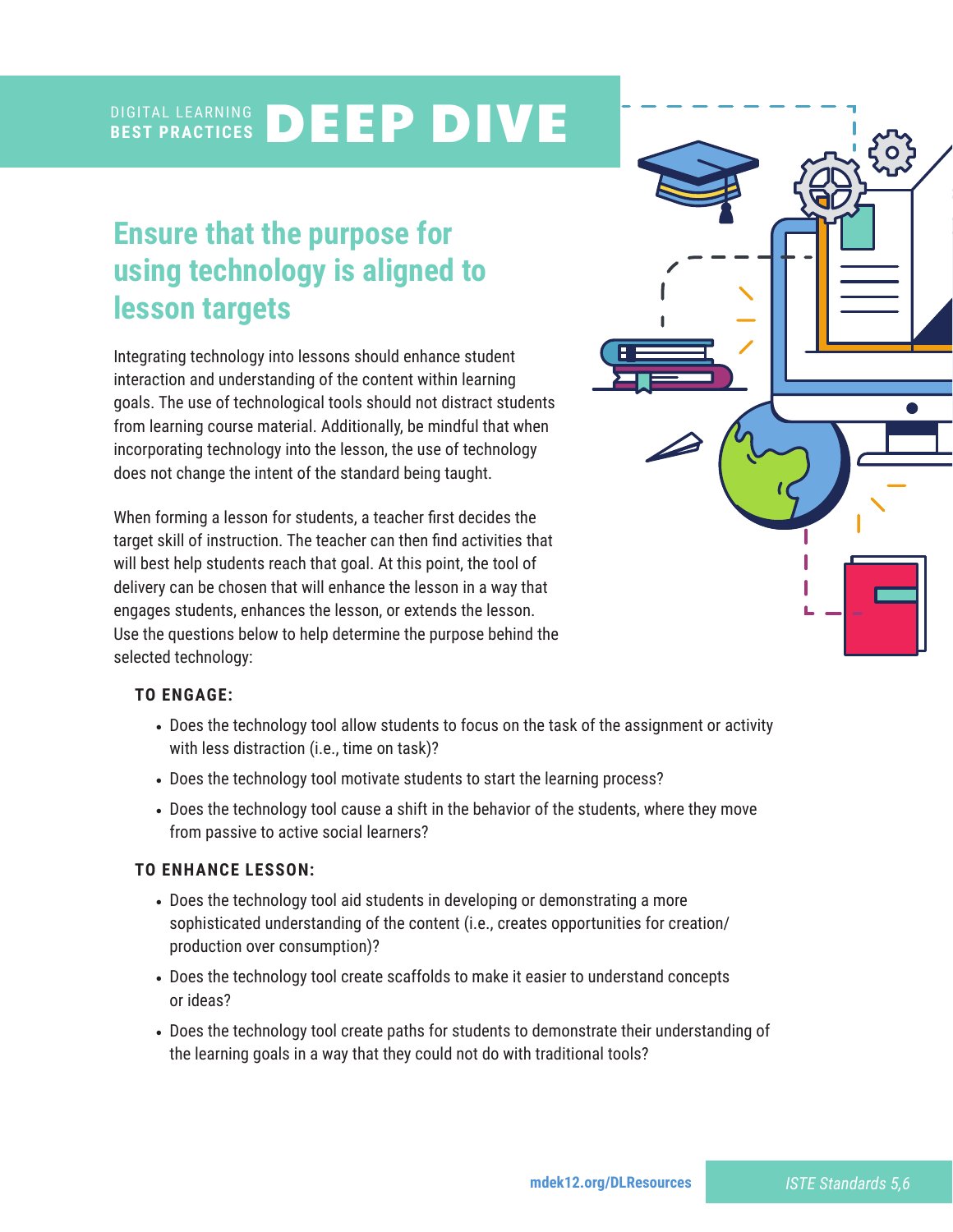#### **TO EXTEND LESSON:**

- Does the technology create opportunities for students to learn outside of their typical school day?
- Does the technology create a bridge between school learning and everyday life experiences?
- Does the technology allow students to build skills, that they can use in their everyday lives?

# **SUMMARY**

**Technology tools should assist students in focusing their attention on the learning goals and the activity at hand rather than distracting from them.** 

- Begin technology integration by addressing gaps in lessons where more resources are needed
- Use technology tools to scaffold instruction
- Add technology tools to vetted lessons to enhance student learning

# **Why it matters**

It is important to ensure the technology is not an extra add on in the lesson. "Technology should always support and reinforce the learning that is taking place, never precede it" (Marcinek, 2014). Alignment to the Mississippi College- and Career-Readiness Standards should be the primary focus of activities incorporated into the classroom. "When you're integrating technology, you want to make sure that it aligns with the learning goals and ultimately helps students reach those goals" (Marcinek, 2014).

# **What it looks like in practice**

## PRINCIPALS SEE

Technology engaging students, enhancing student learning, or extending the learning

Technology supporting the learning targets and keeping the intent of the standard

Teachers explaining connections between digital tool and the content

# TEACHERS SEE TEAMILIES SEE

Digital tools allowing students to engage with the content in meaningful ways

Digital tool helping students master the learning targets

Digital tool assisting in assessing student mastery

Students engaged in active learning and not passively sitting

The lesson activities using technology that holds the attention of the student